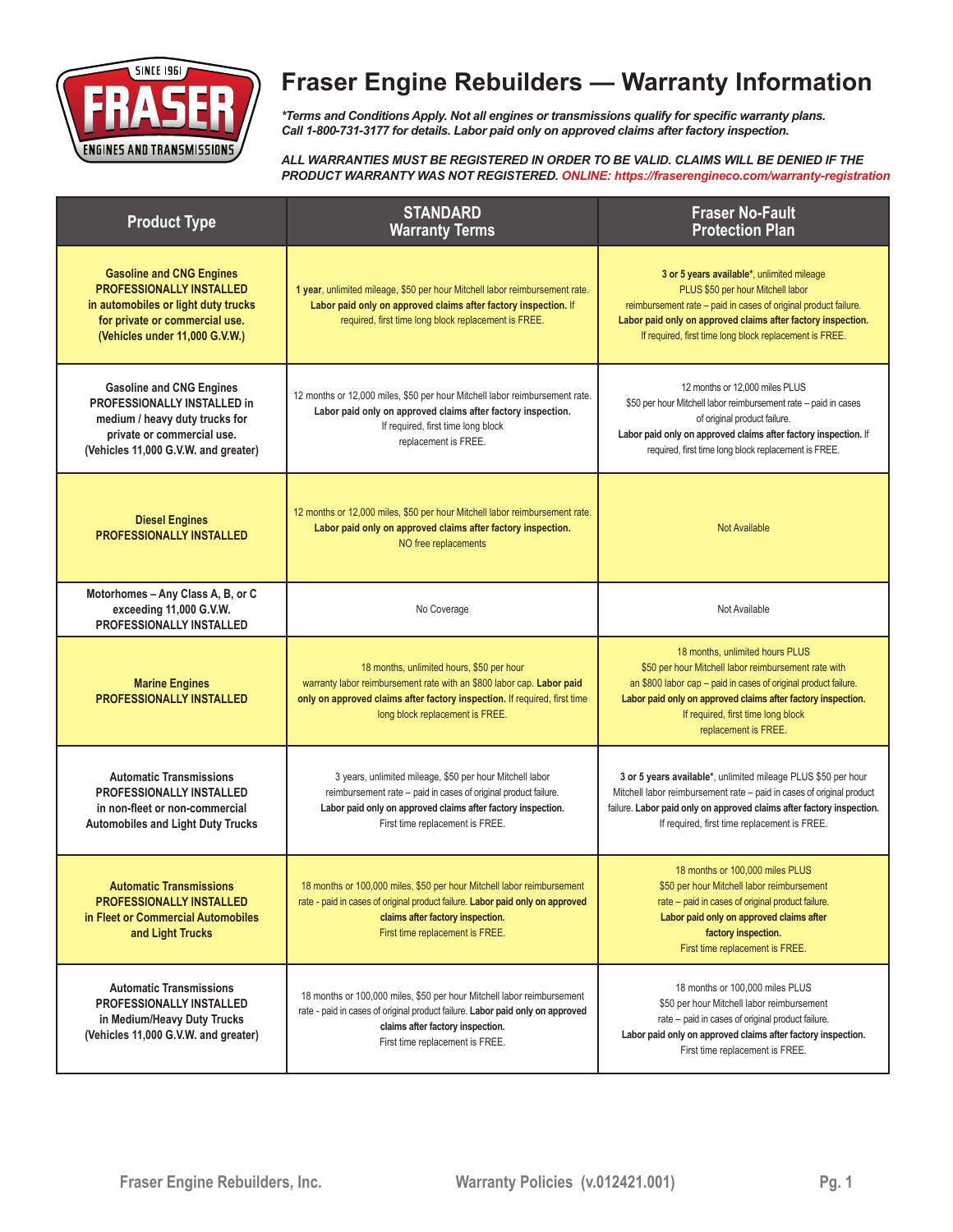

.

# **Fraser Engine Rebuilders — Warranty Policies**

#### **Fraser Used Engines Fraser Refurbished Engines**

**Fraser Used Engines Warranty: Includes 6 Months Parts Only, NO LABOR** *Approved Only Upon Qualified Inspection*

**Fraser Refurbished Engines Warranty: Includes 12 Months Parts Only, NO LABOR** *Approved Only Upon Qualified Inspection*

## **Fraser Reman Group Warranty Policies — 1 YEAR/50,000 MILES**

#### **To qualify for the 1 year / 50,000 miles warranty you must follow all instructions and replace all parts specified.**

All new fluids, gaskets, filters and seals must be used upon installation of all parts. In addition, all applicable coolers, lines and filters must be flushed clean before installation to prevent contamination and premature failure. (This includes but is not limited to radiators, oil coolers, and their associated lines and hoses.) Warranty is void if these procedures are not followed exactly.

#### **The limited warranty will be void and not apply to defects or failures caused by the following situation:**

- Engine warranty is void if engine is not installed with all of the following: new water pump, new lubricating oil, and all new filters (oil, air, fuel).
- Engine warranty is void if not installed with the correct fluids as specified by the manufacturer for all our reman engines. First oil change must be done within 600 miles or 2 weeks whichever comes first. IF OIL WEIGHT IS IGNORED WARRANTY WILL BE VOID.
- Engine warranty is void if the engine is not properly maintenanced. The engine must be maintenanced with specified oil and filter every 3,000 miles or 3 months (whichever comes first) in established mechanic shops, and issue invoice or corresponding receipt with order
- Engine warranty is void if the engine is ran without oil. The engine does not carry oil and/or other additives, it is the responsibility of the buyer to replace the liquids and filters that are required.
- Engine warranty is void if there is incorrect installation on the engines. Fraser Reman is not responsible if there is any damage to the product in installation maneuvers (all motors are properly identified with marks, heat tabs,logos and photographs prior to shipment to destination).

#### **If the installation does any damage to the unit during this process, it is the responsibility of the customer to cover the total amount of the product.**

Engine warranty is void if the core has not been returned to Reman Group within 30 days or for some cases, within the time frame agreed upon the invoice. There is a core charged as a deposit for core value when you buy our reman engines. The core charge will be refunded after we receive the core. The core should be the same model as the reman engines you purchased from us and has the same parts as the reman engine you purchased from us.The core has to be a rebuildable core. If you are unsure about whether the core is good or not, please call our sales department to make it clear before you place your order.We need to receive cores back to our warehouse within 30 days from the ship date. The shipping cost for the core is the customer's expense.

- Engine warranty is void if the purchased unit invoice has an open balance.
- Engine warranty is void if the engine is overheating and if the heat tabs melt.
- Engine warranty is void if any modification is done to the engine or any of its parts.
- Engine warranty is void if foreign objects are found inside the combustion chamber of the engine.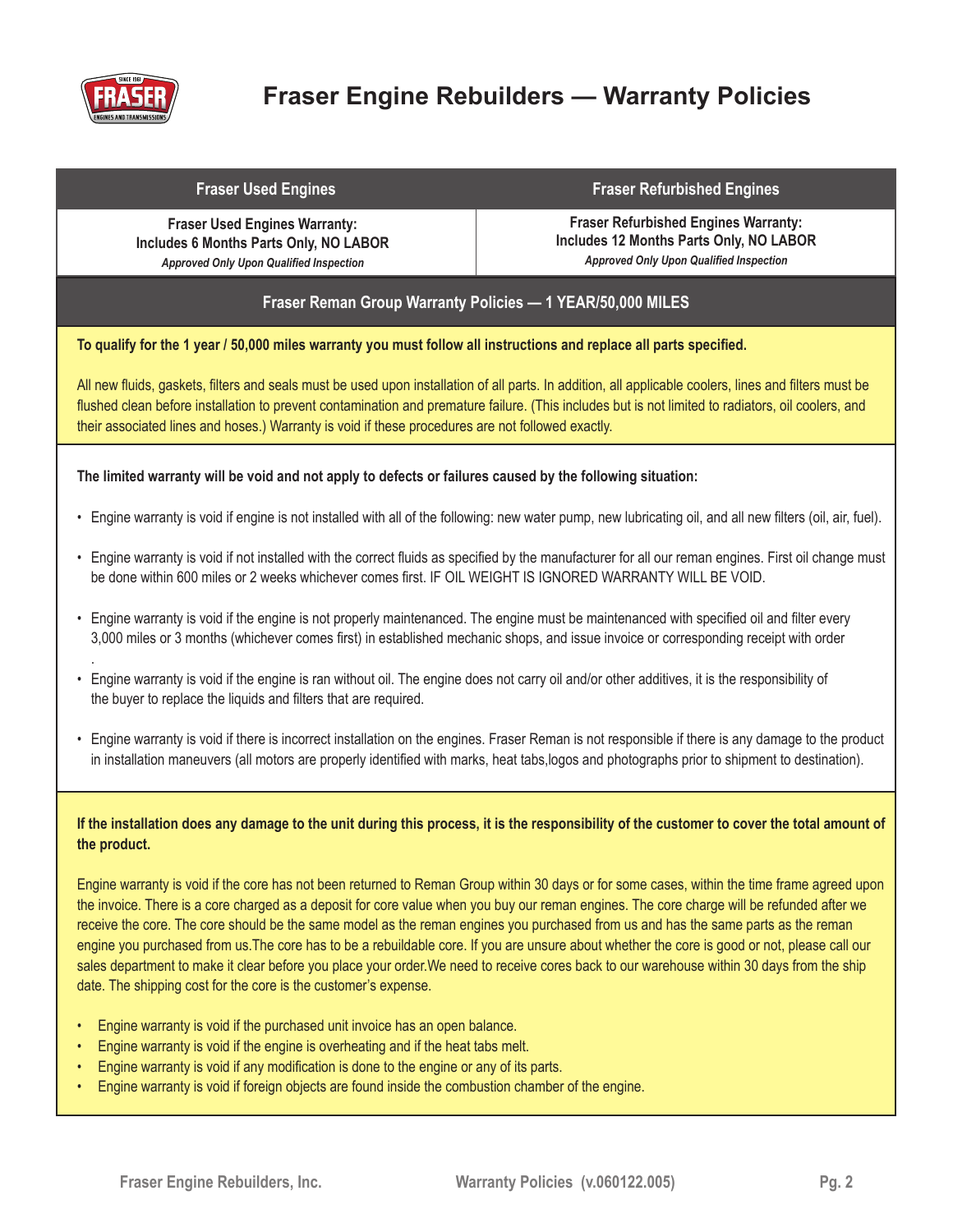

## **Fraser Engine Rebuilders — Warranty Policies**

*FER's sole and exclusive obligation under this warranty is limited to, at FER's option, replacement, repair or refund of the purchase price. Transportation charges on product submitted for repair or replacement under this warranty will be covered by FER. In the event that it is determined that the part must be replaced, the original part must be returned to FER to for any warranty labor consideration and reimbursement. Labor paid only on APPROVED CLAIMS after factory inspection.* 

*While warranty registration is not absolutely necessary to obtain warranty coverage on FER Products, it is strongly highly recommended. If you do not register your product within 30 days, you will be required to show your proof of purchase receipt. If you're not able to provide proof of the initial purchase date at the time of warranty service, the manufacturing date of the product will be used to determine the warranty period. Warranty request may be denied if appropriate documentation is not available.* 

## **WHAT IS NOT COVERED**

**Normal Wear:** Our products, like all mechanical devices, need periodic parts service and replacement to perform correctly. FER standard warranty would not apply if damage to the product has occurred because of misuse, lack of routine maintenance, shipping, handling, warehousing or improper installation. Similarly, warranty is void if the serial number of the product has been removed or the product has been altered or modified with aftermarket performance enhancing parts.

**Improper Maintenance:** The life of a mechanical device depends upon the conditions under which it operates, and the care it receives. Wear, when caused by dirt, dust, spark plug cleaning grit or other abrasive material that has entered the engine because of improper maintenance, is not covered by FER standard warranty.

#### **Nor does the standard warranty extend to repairs required because of:**

- 1. Problems caused by parts that are not FER parts.
- 2. Damage as a result of Overheating, Lack of Lubrication, Fuel Wash or Contamination.
- 3. Damage resulting from Pre-Ignition or Detonation Including but not limited to melted or broken piston, broken piston rings, damaged cylinder heads, leaking head gaskets, etc.
- 4. Repair or replacement required as a result of any accident or misuse.
- 5. Repair or replacement of any accessory or service item, including specifically but not limited to: all components of the cooling, fuel, electrical, exhaust and ignition systems in addition to all belts, hoses, sensors, switches and filters.
- 6. Any product used for competition, racing or related purposes.
- 7. Any product to which a device or accessory not conforming to original manufacturer's specifications has been installed.
- 8. Damage as a result of electrolysis, including but not limited to, deterioration of engine components as a result of excessive electrical current.
- 9. Improperly maintained coolant, and/or any product on which periodic maintenance services required by the original manufacturer have not been performed.
- 10. Crankshaft Thrust Surface worn due to excessive forward pressure placed on the rear of the crankshaft.
- 11. Damage resulting from improper repair(s) or attempted repair(s) by any service technician.
- 12. Leaking carburetors, clogged fuel pipes, sticking valves, or other damage, caused by using contaminated or stale fuel.
- 13. Parts which are scored or broken because an engine was operated with insufficient or contaminated lubricating oil or an incorrect grade of lubricating oil (check and refill when necessary, and change at recommended intervals). Engine damage may occur if oil level is not properly maintained.
- 14. Repair or adjustment of associated parts or assemblies such as clutches and transmissions.
- 15. Damage or wear to parts caused by dirt, which entered the engine because of improper air cleaner maintenance, re-assembly or use of a non-original air cleaner element or cartridge. At recommended intervals, clean and/or replace the filter as stated in the Operator's Manual.
- 16. Engine or equipment parts broken by excessive vibration caused by a loose engine mounting, improper attachment of equipment to engine crankshaft or other abuse in operation.
- 17. Lack of routine tune-up or adjustment of the engine.
- 18. Engine or engine component failure, i.e., combustion chamber, valves, valve seats, valve guides or burned starter motor windings, caused by the use of alternate fuels such as, liquefied petroleum, natural gas, altered gasoline, etc.
- 19. Products used in manner that violates the terms of the FER Owner's Manual or is used for purposes other than their original intended use.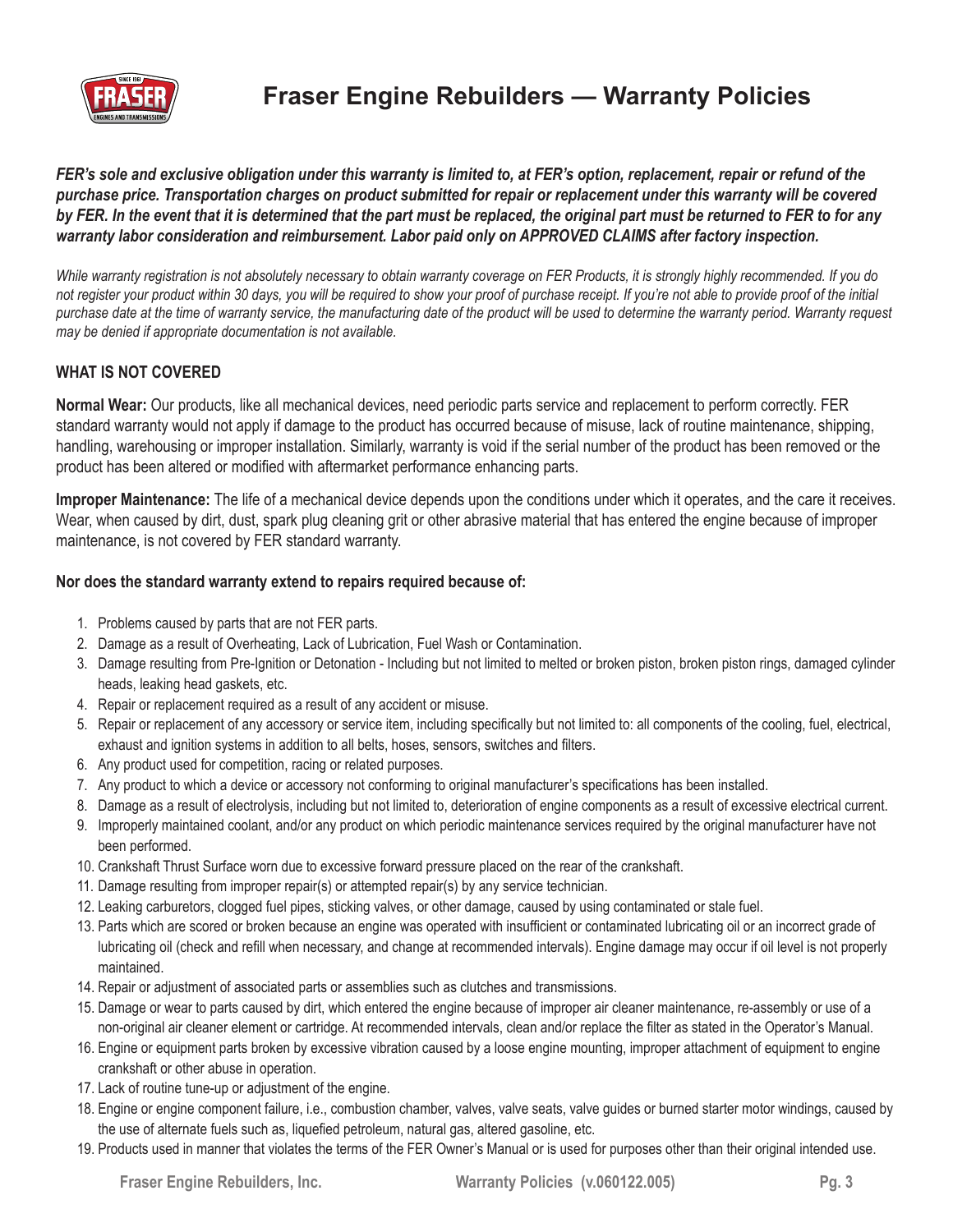

## **Fraser Engine Rebuilders — Warranty Policies**

NO FER warranty shall apply to products installed on any Recreational Vehicles over 11,000 pounds Gross Vehicle Weight which includes most Class A, Class B and Class C Motor Homes and Bus conversions. Additionally, please be aware that the only engines designed expressly for large motor homes should never be used in such an application.

FER does not catalog nor prepare engines for these applications and therefore takes no responsibility when an FER engine is used in this manner. Products used in competitive racing or on commercial or rental race tracks are not warranted. FER products are not warranted if used in an application for which they were not engineered e.g., using standard gasoline engines in a marine application. This warranty does not apply to fleet or commercial vehicles other than as indicated.

## **MAKING A CLAIM**

#### **Warranty service is available through any Licensed Automotive Repair Facility.**

For a product to be determined defective it must be sent to FER's plant for inspection. FER will schedule the pickup of the product or parts in question and pay for transportation. Any products that are not returned to FER to undergo inspection will not be covered by this warranty. All repairs and/or replacements to the products must first be authorized by FER. FER will not pay for any unauthorized repairs. Incidental damage caused by the requested repair or by the removal of the product is not covered by the warranty.

Products sent to FER for inspection that are deemed not covered under standard warranty will be held in storage for a period of 7 days from the date of inspection. Product unclaimed after 7 days will be disposed of by FER. FER will immediately dispose of any product for which there is an approved claim.

Any **Licensed Automotive Repair Facility (LARF)** may perform warranty repairs. Most warranty repairs are handled routinely, but sometimes requests for warranty service may not be appropriate. If a customer differs with the decision of the FER Warranty Technician and/or the LARF, an investigation will be made to determine whether the warranty applies. Ask the LARF to submit all supporting facts to FER for review. If FER decides that the claim is justified, the customer will be fully reimbursed for those product items that are defective. To avoid misunderstanding which might occur between the customer and FER/LARF, listed below are some of the causes of engine failure that the standard warranty does not cover.

## **Labor Payments**

**Standard Warranty:** Authorized repairs on approved claims (after factory inspection of returned parts) will be reimbursed at a rate not to exceed the Mitchell Repair Manual published applicable flat rate schedule. Hourly rates for all authorized repairs will be paid in accordance with rate paid for the original installation but not to exceed \$50.00 an hour. Do-it yourself repairs, repairs performed by unlicensed repair facilities, or repairs made to units not originally installed in a LARF will not be reimbursed.

**No-Fault Warranty Protection:** Authorized repairs on claims will be reimbursed at a rate not to exceed the Mitchell Repair Manual published applicable flat rate schedule. Hourly rates for all authorized repairs will be paid in accordance with rate paid for the original installation but not to exceed \$50.00 an hour. Do-it yourself repairs, repairs performed by unlicensed repair facilities, or repairs made to units not originally installed in a LARF will not be reimbursed. Labor guarantee under terms of No-Fault Warranty Protection is limited to the first time failure of the long block assembly and in no case will the total labor under the terms of this guarantee EXCEED the Mitchell Repair Manual published applicable flat rate schedule of hours for R&R engine times \$50 per hour.

**No-Fault Warranty PLATINUM:** Authorized repairs on claims will be reimbursed at a rate not to exceed the Mitchell Repair Manual published applicable flat rate schedule. Hourly rates for all authorized repairs will be paid in accordance with rate paid for the original installation but not to exceed \$95.00 an hour. Do-it yourself repairs, repairs performed by unlicensed repair facilities, or repairs made to units not originally installed in a LARF will not be reimbursed. Labor guarantee under terms of No-Fault Warranty PLATINUM is limited to the first time failure of the long block assembly and in no case will the total labor under the terms of this guarantee EXCEED the Mitchell Repair Manual published applicable flat rate schedule of \$95 per hour.